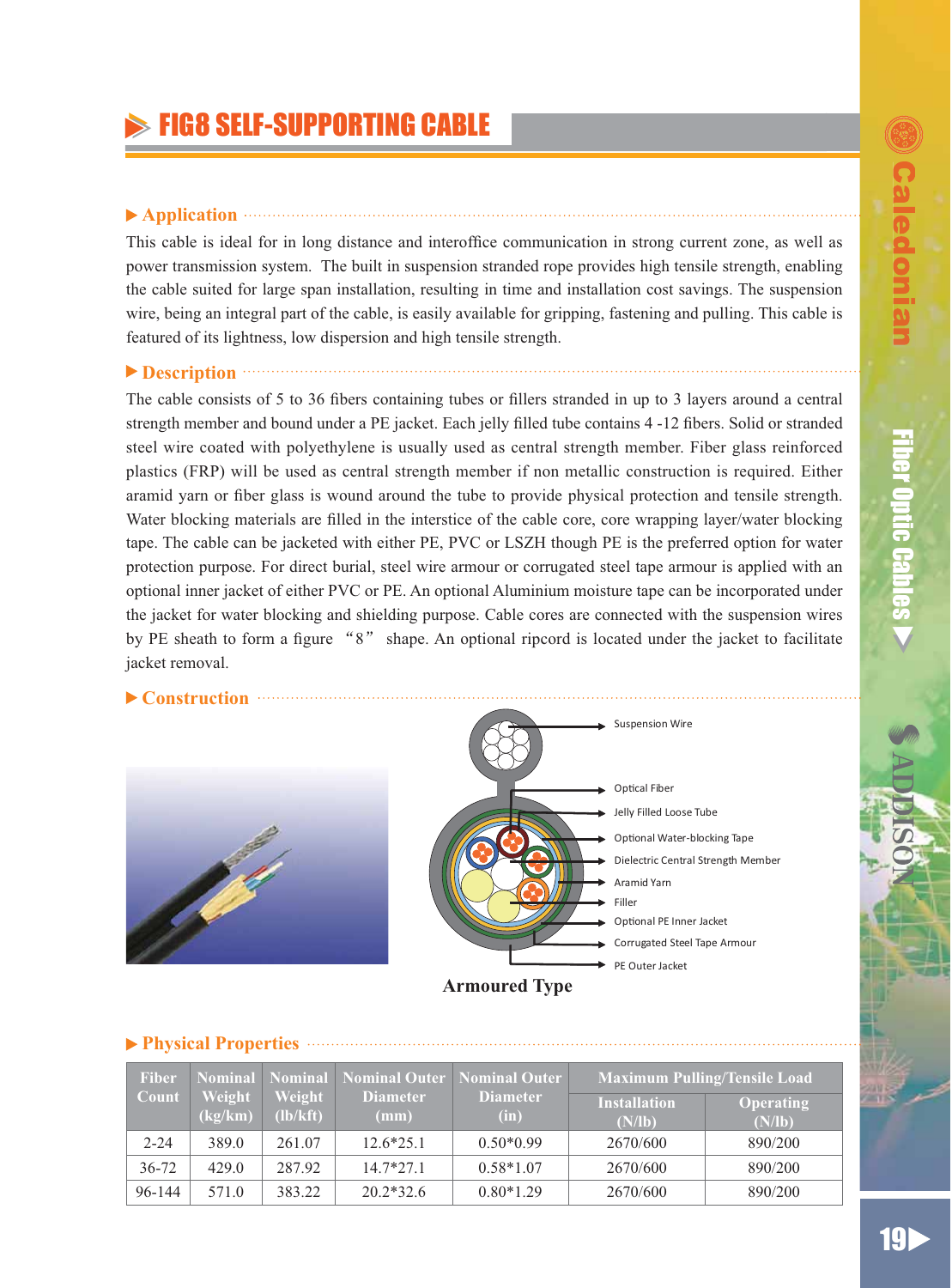# **FIG8 SELF-SUPPORTING CABLE**

#### **Physical Properties**

| <b>Fiber</b><br>Weight<br>Count<br>(kg/km) | <b>Nominal</b> | Nominal<br>Weight<br>$(lb/kft)$ | Nominal Outer Nominal Outer<br><b>Diameter</b><br>$(\mathbf{mm})$ | <b>Diameter</b><br>(in) | <b>Maximum Pulling/Tensile Load</b> |                     |
|--------------------------------------------|----------------|---------------------------------|-------------------------------------------------------------------|-------------------------|-------------------------------------|---------------------|
|                                            |                |                                 |                                                                   |                         | <b>Installation</b><br>(N/lb)       | Operating<br>(N/lb) |
| $2 - 24$                                   | 303.0          | 203.36                          | $9.1*21.5$                                                        | $0.36*0.85$             | 2670/600                            | 890/200             |
| $36 - 72$                                  | 332.0          | 222.82                          | $11.1*23.5$                                                       | $0.44*0.93$             | 2670/600                            | 890/200             |
| 96-144                                     | 417.0          | 279.87                          | $15.9*28.3$                                                       | $0.63*1.12$             | 2670/600                            | 890/200             |

**Construction**



**Suspension Wire Optical Fiber** Jelly Filled Loose Tube Optional Water-blocking Tape Dielectric Central Strength Member Aramid Yarn Filler Optional PE Inner Jacket Corrugated Steel Tape Armour PE Outer Jacket

**Armoured Type**

| THYSICAL THURS INS |                   |                    |                         |                                                        |                                     |                     |
|--------------------|-------------------|--------------------|-------------------------|--------------------------------------------------------|-------------------------------------|---------------------|
| <b>Fiber</b>       | Nominal           | <b>Nominal</b>     |                         | Nominal Outer Nominal Outer<br><b>Diameter</b><br>(in) | <b>Maximum Pulling/Tensile Load</b> |                     |
| Count              | Weight<br>(kg/km) | Weight<br>(lb/kft) | <b>Diameter</b><br>(mm) |                                                        | <b>Installation</b><br>(N/lb)       | Operating<br>(N/lb) |
| $2 - 24$           | 389.0             | 261.07             | $12.6*25.1$             | $0.50*0.99$                                            | 2670/600                            | 890/200             |
| $36 - 72$          | 429.0             | 287.92             | $14.7*27.1$             | $0.58*1.07$                                            | 2670/600                            | 890/200             |
| 96-144             | 571.0             | 383.22             | $20.2*32.6$             | $0.80*1.29$                                            | 2670/600                            | 890/200             |

#### **Physical Properties**